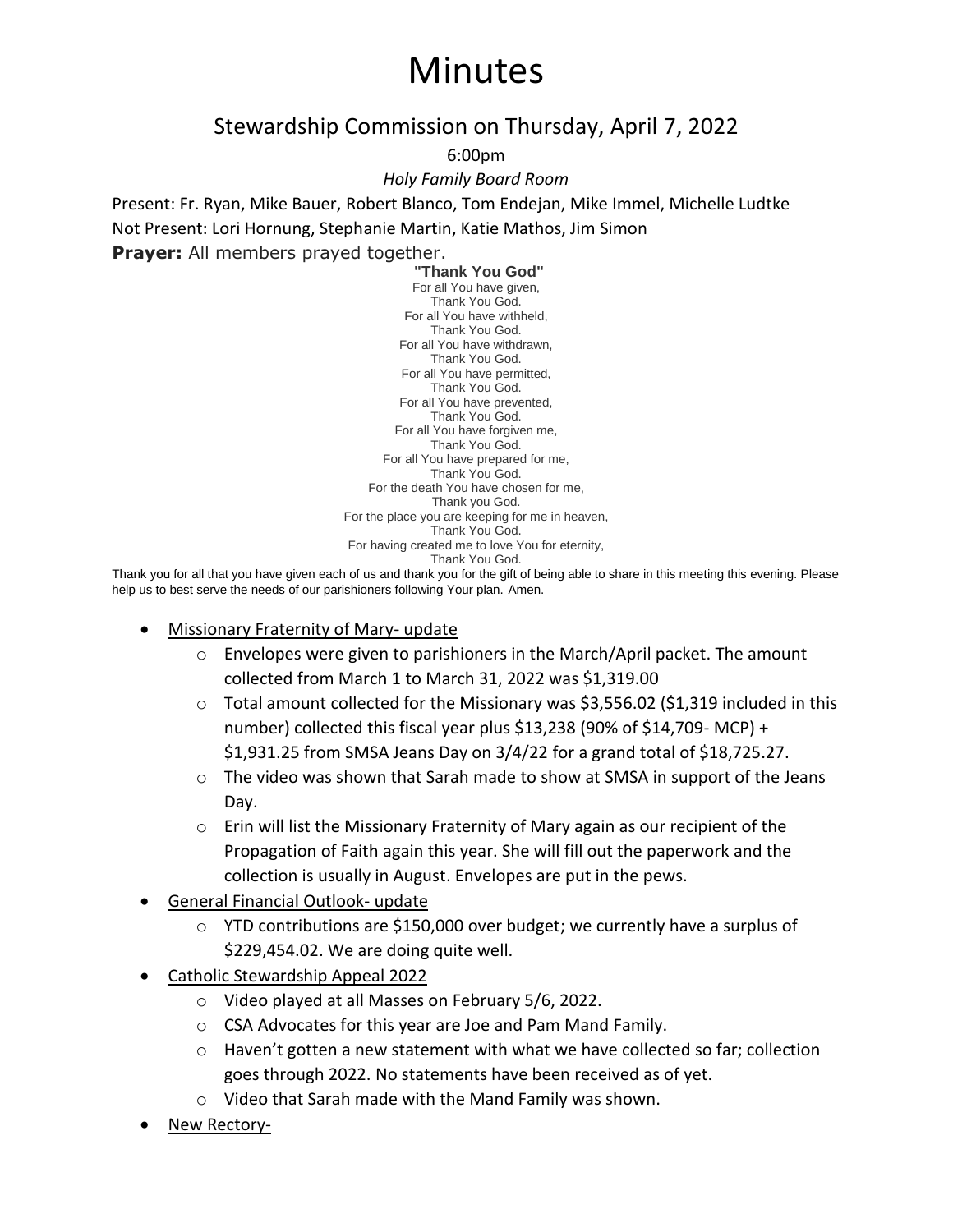- o Father Ryan gave an update on progress. The move in dates or the priests are scheduled for May 5 and 6.
- o Gatherings planned in June and July
- $\circ$  Parishioner Open House on Saturday, June 18<sup>th</sup> from noon-4pm
	- Will have hot dogs and drinks
	- Event also on Friday, June 17 in the evening-
	- Area priests will have a gathering in mid-July
- Gala Event- May 4, 2022
	- o Number of seats reserved- currently 164 seats filled
	- o Volunteers that evening- staff members are able to fill the working spots
	- o Similar format to other years- silent auction, balloon tree, open bar, hor d'oeurves, dinner, 'Celebrate Holy Family' video, message from Fr. Ryan—the only major difference is that there will not be Servant Leadership Awards at this event- Designed as a true fundraiser.
- Stewardship Activities
	- o Cash Drawing-
		- February 22, 2022 profit amount was \$8,493.58
		- Upcoming dates: May 17, August 23, November 22

Cash Drawing numbers-

|      | Winter   | Spring   | Summer   | Fall     |
|------|----------|----------|----------|----------|
| 2022 | \$8,494  |          |          |          |
| 2021 | \$12,343 | \$11,121 | \$9,372  | \$8,084  |
| 2020 | \$4,740  | \$12,703 | \$14,059 | \$13,058 |
| 2019 | \$4,770  | \$4,511  | \$5,463  | \$4,467  |

- o St Patrick Day Parade
	- Went well, used Holy Family truck, Elise's husband was St. Patrick, Fr. Fabian was in attendance
- o Easter Egg Hunt- all set for Easter Sunday, hoping for good weather and can have in HF courtyard- back up plan is the HF Hall.
- o Memorial Day Parade
- o Prayer Service for Servant Leadership Awards 2022
	- Prayer Service and dessert reception- September 14, 2022
- o Fellowship at different sites
	- Report on ORS Breakfast- Tom Endejan gave a great report on Breakfast Fellowship at Our Risen Savior. The attendance was wonderful- about 120 people there. They would like to continue to do events- possibly 1 per month. We discussed having a basket out for those that would like to donate to those events. That will help us be able to have even more fellowship events in the future.
	- Also discussed card playing night/euchre tournament or Sheepshead tournament- possibly at St Peter site?
	- Money budgeted next year is \$7000 for Stewardship activities/events (volunteer day, Servant Leadership Awards, Parades, welcoming journals, site fellowship, etc.)
- o Volunteer Appreciation Discussion